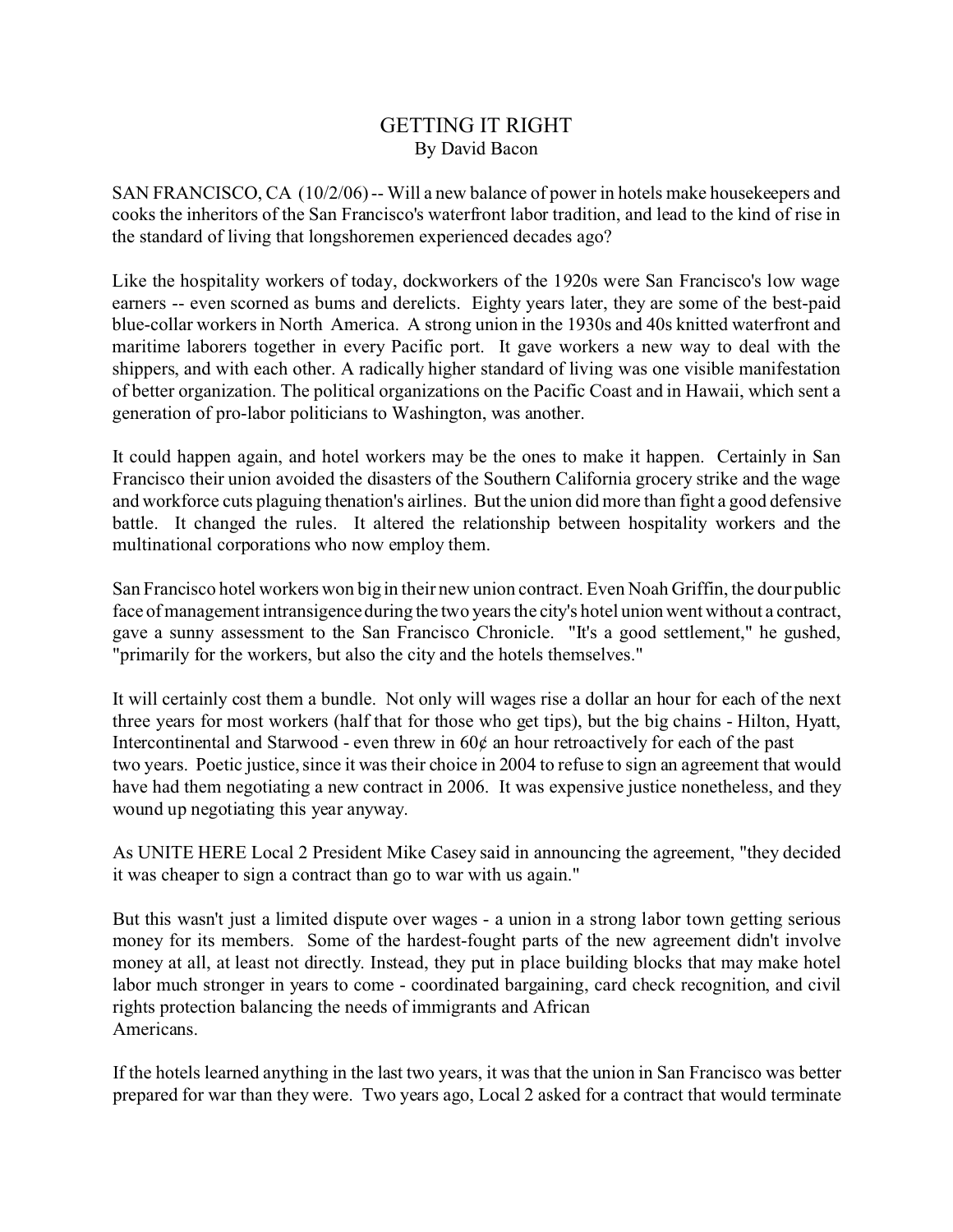this year, enabling them to negotiate at the same time its sister locals around the country were also at the bargaining table with the same hospitality chains.

In 2004 the hotels agreed to a 2006 expiration date in a number of major cities. But by the time the San Francisco union demanded it, they'd realized their mistake and become badly scared. The notion that independent local unions, which previously could be defeated easily in local strikes, would band together to negotiate jointly, was perilously close to even worse ideas (for them.) Common contract expirations might eventually lead to joint negotiations, multi-city strikes, and even, in the longerterm future, national master agreements.

So in San Francisco the companies balked. Choosing this city and this union was a bad mistake. While hotel operators were able to get 2006 off the table in Washington DC, and weaken the momentum elsewhere, San Francisco hotel workers held to their guns. They struck four of the 14 Class A hotels (the city's most expensive) in the Multi-Employer Group, announcing they'd stay out for two weeks. The other ten implemented a mutual support agreement, and promptly locked out their own workers. Once the two week strike was over, workers in the struck hotels were locked out too when they tried to return. The hotels obviously saw no contradiction between their gentlemen's agreement to lock arms in an anti-union alliance, and their opposition to local unions showing the same mutual support. Workers did, though. To them it smacked of hypocrisy, and made them more willing to stay on the picketlines.

As it ground on, the lockout did more damage to the hotels than to their employees. After nine weeks, workers were clearly not frightened, and continued to mount noisy picketlines and drive away guests. When the hotels cut off payments to the union health plan, other unions stepped in to make up for them. Management's own tactics pushed people together, and made broader class solidarity more necessary than ever.

At the same time, the hotels had a hard time with their own business allies. The city's mayor, a photogenic, TV-savvy restauranteur, heretofore viewed as business-friendly, tried to broker a settlement. The corporations' rebuff carried a resentful tone, as though he was betraying those who'd propelled him into office. Mayor Gavin Newsom then went to a picketline at Union Square, in the heart of the tourist district. In front of the Westin St. Francis he declared the lockout was hurting city business, and that he would honor the union boycott of the 14 hotels until they settled.

The hotel corporations finally caved and reopened their doors to their own workers. The Mayor kept his promise, however, and stayed away for the next two years. And as room occupancy rates rose nationally, with the industry recovering from its disastrous decline in the wake of September 11, 2001, an active boycott cut deeply into San Francisco's expected share of sharply rising profits.

Hotel housekeepers, bellmen, cooks and laundry workers returned to their jobs, but without a contract. To pressure them further, the companies refused to deduct dues and turn the money over to the union. Rather than watch its income plummet in the middle of this battle, however, the union set up a system to collect dues by hand from over 5000 workers. In the end, "it brought us much closer to our own members," said Local 2's secretary-treasurer Lamoin Wehrlein-Jaen.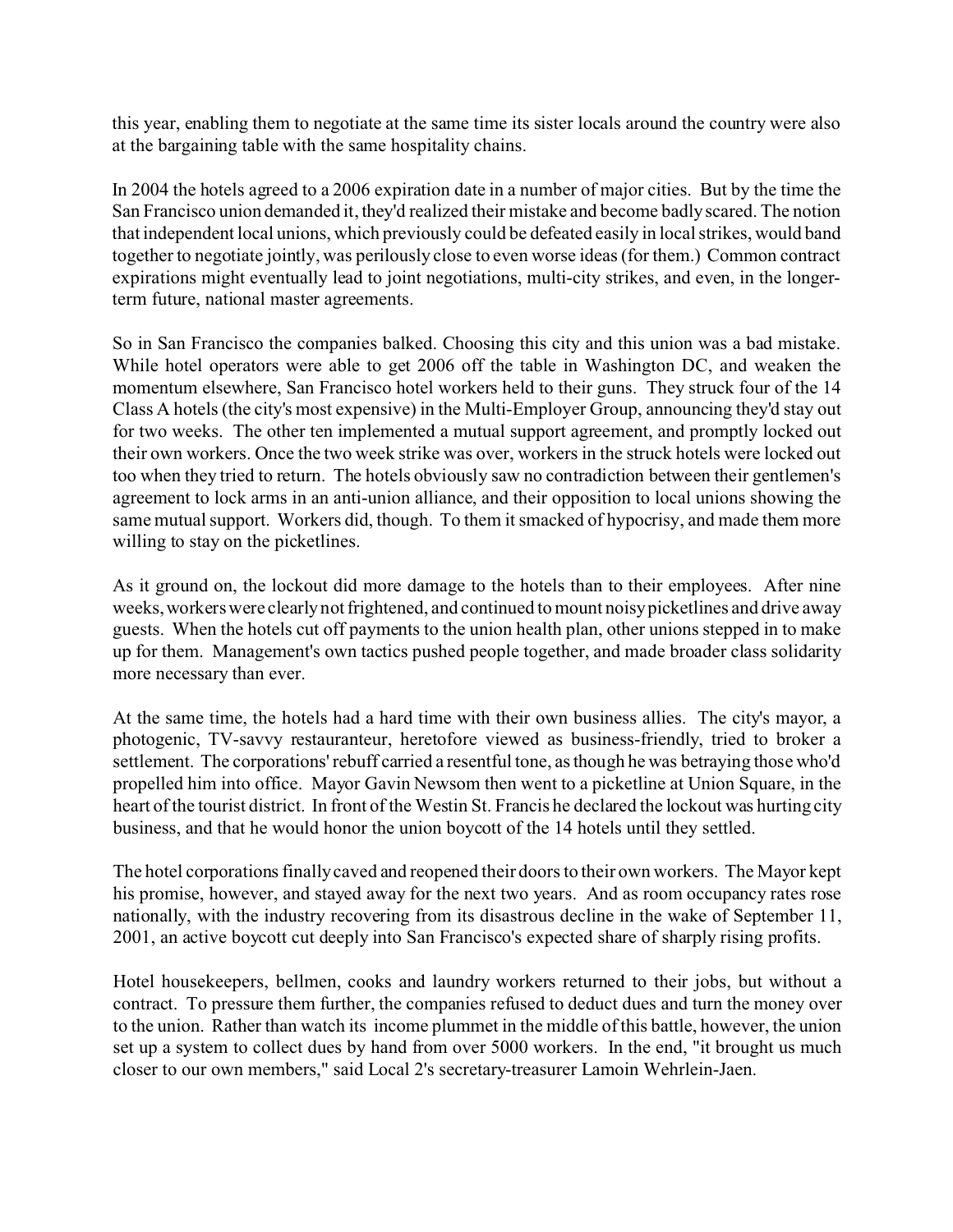Action in the street continued. Noisy marches reminded managers and travel agents of what a return to war would feel like. Arrests of dozens of members and supporters for sitting in hotel entrances became San Francisco's annual Labor Day observance. And inside the hotels, workers began to use delegations, petitions and other collective actions when they had problems on the job. The official position of the Multi-Employer Group - that since there was no contract, there was no grievance procedure - created more worker cohesion, not less.

2006 finally arrived, and union contracts began to expire in other cities around the country. Local 2 was ready to fight again. The hotels were not. Negotiations, which had stalled not long after the lockout ended, were restarted from scratch. Hotels demanded that new hires receive an inferior medical plan, and pay more for it - the same basic demand which led to the 4-month strike of 40,000 grocery workers in Los Angeles in 2003, and which store clerks in the end had to accept. Local 2 put its old demands back on the table.

This time, however, the parent union's national strategy began to have an effect in San Francisco. The huge New York local, UNITE HERE's largest, reached agreement in May. It was a six-year deal, meaning that the union won't be a factor in the next round of negotiations three years from now. But New York won substantial raises, and most important, card-check recognition.

Of all the union demands, this was anathema to the hospitality chains. Under a card-check arrangement, workers at non-union hotels run by the same company can sign cards asking for union representation. When a majority has signed, the hotel agrees to recognize the union and bargain. This process avoids National Labor Relations Board elections, which over two decades have become a vehicle for scorched-earth anti-union campaigns. Managers facing workers who want a union first hire anti-union consultants. They, in turn, wage a campaign of illegal threats and firings, designed to produce a momentary majority of workers on election day, so scared they vote against their own self-interest.

UNITE HERE has card-check agreements in Las Vegas, where it represents such a large percentage of the casino workforce that the wealthy operators have no choice but to agree. In the rest of the hotel industry, however, union busting is the norm. In San Francisco, it took Local 2 over four years to organize the Parc 55, and at Marriott Corporation's downtown flagship, the campaign lasted at least ten.

Ironically, Hilton Hotels broke the logjam in New York. In the 2004 lockout, Hilton led the other MEG employers in San Francisco in defying Local 2. In UNITE HERE's pre-2006 planning, Hilton had even been chosen as the national target. Workers were interviewed around the country, and their testimony supported a growing indictment of worker abuse, especially in non-union hotels.

Following the company's decade-long binge of buying out smaller chains, a majority of Hilton workers are now unorganized. By moving from a majority-union to a majority non-union workforce, the company has begun to push wages and conditions down, even for unionized workers. Local 2's members understood this. Without organizing their non-union colleagues, they too would feel the same pressure. They recognized that a new contract had to have more than just wage raises. It had to include a better process for bringing unorganized workers into the union.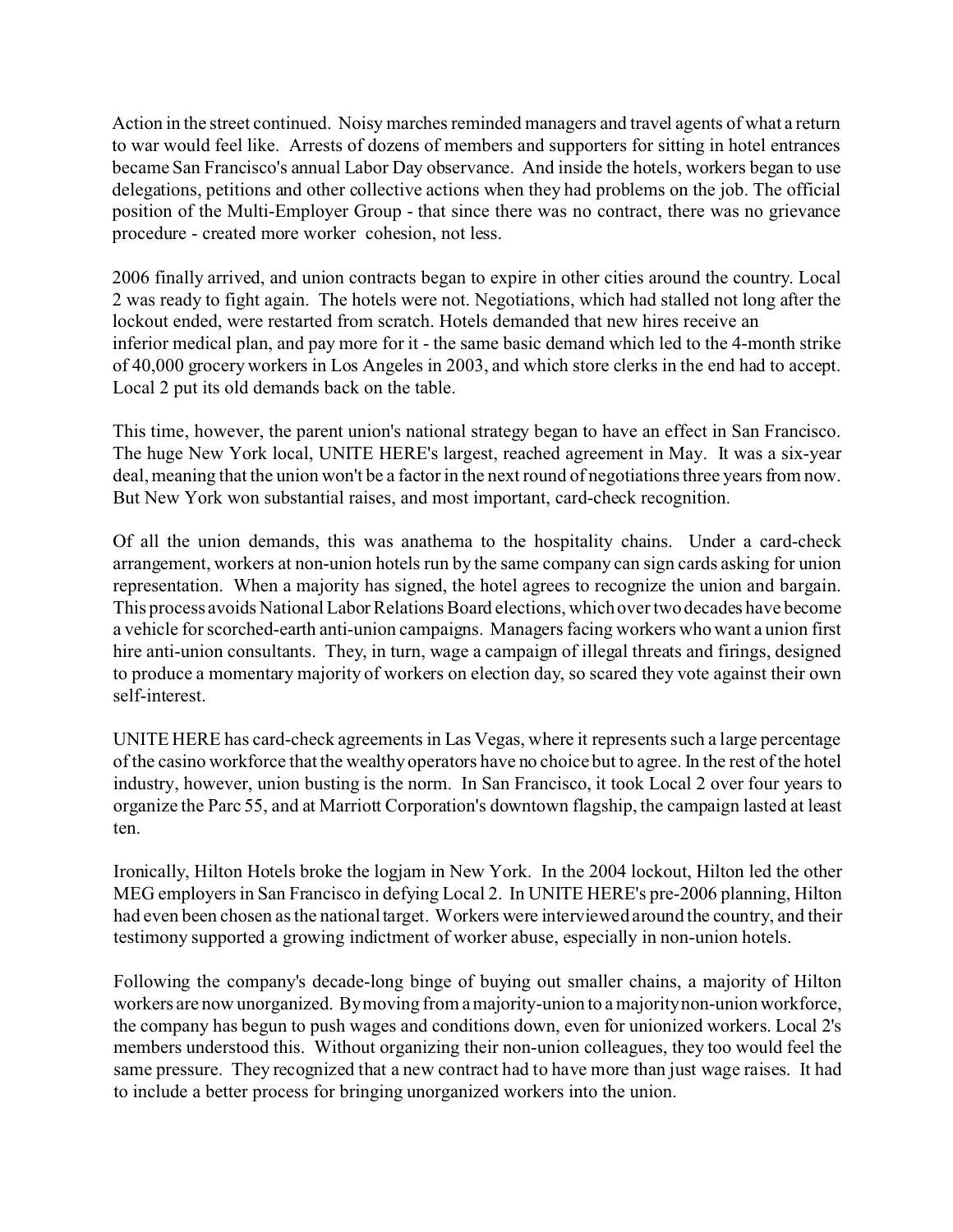Local 2's housekeepers and kitchen workers understood power. They knew the advantage they would have if they could force the hotels to negotiate in 2006. They knew why they needed card check. They could have given up these two demands anytime during the nine locked-out weeks, or the two years without a contract that followed. The hotels would have gladly given them raises in exchange. But in a convincing demonstration of the union's ability to educate its own members, the workers wouldn't take the deal.

As New York's new contract was ratified this past May, the union and Hilton also announced that the chain was willing to sign card check agreements in a limited number of other cities. Those agreements would have to be included in new contracts in each of those cities, though, and in San Francisco those negotiations were not going well.

Finally, Local 2 took another strike vote on August 24. A week later, at the end of a noisy march through the tourist district, over 60 members and supporters were arrested for blocking the entrance to the Palace Hotel on Market Street. Managers could envision the possible return of the labor war of two years before. In the shifting alliances inside the Multi Employer

Group, Hilton and its allies succeeded in convincing a majority of the other operators that they could live with card check in San Francisco, and reached a deal.

Workers held out for a third strategic goal, however, which may eventually have as profound an effect on the union's strength as card check and common expiration dates. They negotiated an unprecedented civil rights section of the new agreement, which combines protection for immigrant workers with a requirement that hotels make concerted efforts to hire African American workers and residents of other communities underrepresented in the industry's workforce.

The proposal stems from an effort by the union to address changing demographics. In the city's hotels, the percentage of African American workers is falling, as employment continues to grow. African Americans now make up less than 6% of the San Francisco hotel workforce, a number that has declined in each of the past five years but one.

In San Francisco, this issue has a lot of history. The Palace Hotel was the scene of the city's most famous civil rights demonstration. In 1963, hundreds of civil rights activists sat in, and were arrested, in the hotel lobby. They demanded that management hire Blacks into jobs in the visible front-of-thehouse locations, where the color line had kept them out. The day after the arrests thousands ringed the entire block in the largest picketline San Francisco has ever seen.

Richard Lee Mason, an African American banquet waiter at the St. Francis, remembers, "African Americans had been kept in the back of the house for far too long. People wanted to be in the front of the house, and rightly so." Employment prospects improved for Black workers for some years after the demonstrations, but the situation changed again in the 1980s.

"I suspect that because the industry had had a great struggle with African Americans, they thought we were too aggressive," Mason speculates. "A lot of us had come out of the civil rights movement, and we were willing to fight for higher wages and to make sure we were treated fairly." Steven Pitts, an economist at the Center for Labor Research and Education at the University of California in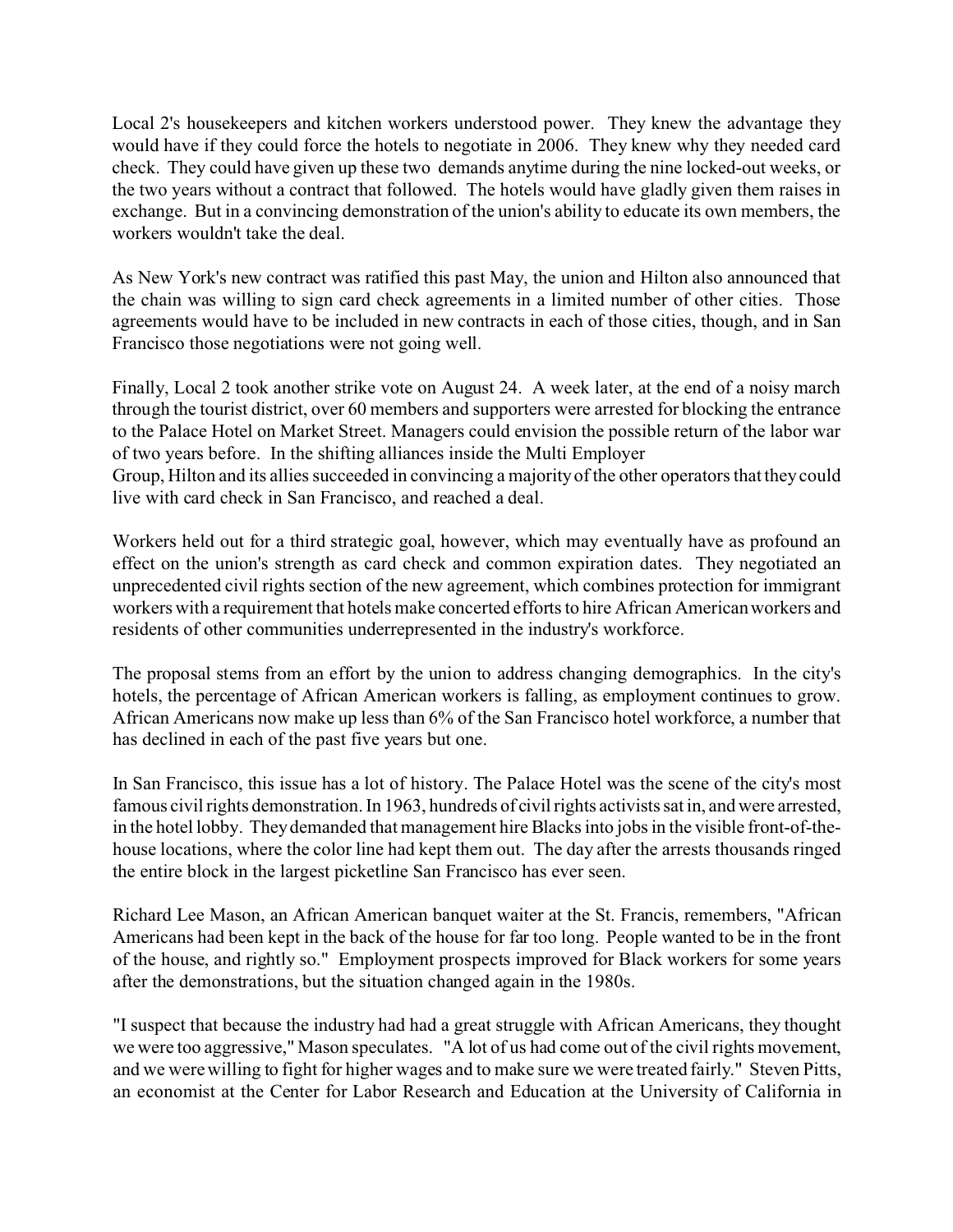Berkeley, adds that "this perception by employers of African American workers is true nationwide. Blacks aren't perceived as compliant, and therefore when many employers make hiring decisions, they simply don't hire them."

Hotels hired increasing percentages of immigrants, in a move they hoped would create a less demanding and expensive workforce. In kitchens and among the laundry carts, voices now speak in accents from Mexico and Central America, the Caribbean, China, the Philippines and a host of other countries. But if the hotel industry hoped this new workforce would be more compliant, they were disappointed. Immigrants proved a key element of the 1980 citywide hotel strike, and smaller conflicts over the following two decades. But Black employment fell nonetheless.

To restart movement in the other direction, in 2004 Local 2 asked companies to agree to a diversity taskforce, to reach out to African American communities and eliminate hiring barriers. While demanding progress towards ending the de facto color line, the union also proposed new protections for the job rights of immigrants. The union won strong language allowing workers to keep their jobs for up to a year if they have to leave to adjust their immigration status. Management is prohibited from firing workers named in "no match" letters from the Social Security Administration, because their numbers don't match the SSA database (a common cause for termination by employers who assume those workers are undocumented.)

The union proposal strengthened an important ruling won six years ago in San Francisco, when an arbitrator held that management couldn't use a "no-match letter" to fire immigrant workers if they had a union contract. Then in 2003 the union organized the Immigrant Workers Freedom Ride, a national demonstration for immigration reform joining immigrants with Black veterans of the original 1960s freedom rides. The mobilization brought people to Washington to push for immigration reform to make it easier for immigrant workers to join unions, go on strike, and advocate for their labor rights.

The union's civil rights proposal "is an important first step," according to Pitts. "But in the civil rights movement we learned we need structural change, that can bring community residents into the hotels, and make sure they progress." The new outreach requirement may have limited impact, but it is a first step. It puts immigrants and African Americans on the same side. It makes the union part of a new civil rights movement, geared to a changed world of globalization. The key is prohibiting discrimination against immigrants because of their status, while moving towards affirmative action to gain more jobs for underrepresented communities.

Winning structural reform in hiring will take a lot of bargaining power - an important argument for card check and coordinated negotiations in cities around the country. But possibly more important in the long term, the agreement renews the basis for a civil rights alliance that can lead to greater political power, as well as increasing union strength.

In the 1934 San Francisco General Strike, longshore leader Harry Bridges promised African Americans in the city that if they made common cause with the strikers, rather than the ship owners, the union would force employers to take down the color line that barred them from most waterfront jobs. As president of the International Longshore and Warehouse Union, Bridges kept his word.